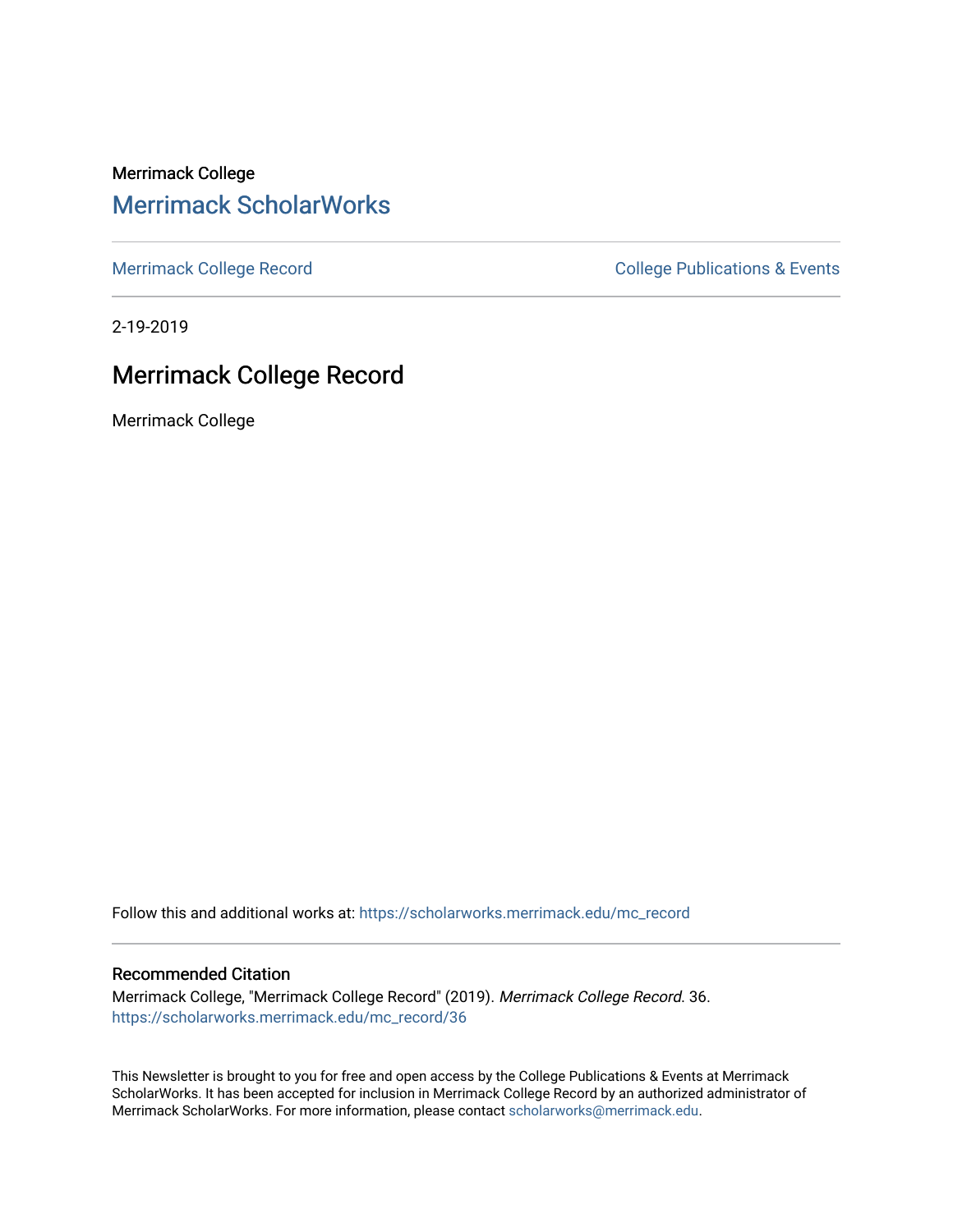# MERRIMACK COLLEGE  $\mathsf{RECORD}$

# **Investing in Outstanding Faculty is Investing in Our Future**

Colleagues,

Our Agenda for Distinction, the strategic map that has guided Merrimack College on the road to success, calls upon us, among other goals, to "create distinctive academic programs and hire key faculty."

For the nine years of the plan so far, we have done just that — replacing from retirement and



departures or by adding new positions more than 150 faculty over the past nine years, and bucking a trend in higher education toward more adjuncts.

We have invested more than many of our competitors in full-time tenured, tenure-track, term and clinical faculty. In the academic year 2019-2020 we are anticipated to have more than 210 full-time faculty — more full-time faculty than cross application schools Assumption, Endicott, Stonehill, Wheaton, and Saint Anselm, all of which have larger endowments to draw upon.

I know that faculty are the backbone and the future of any

academic institution, and students come to Merrimack in increasing numbers for the quality of education and the educators we offer

As the latest testament to our investment in the future of our College and our students, I am pleased to announce nine faculty members have earned tenure. They are an outstanding group of colleagues and I congratulate each on this important

achievement. These nine inspiring faculty members have bright academic futures and display a deep commitment to the quality of education that is a beacon of academic life at Merrimack. Our newly tenured faculty members are teachers of our students, scholars in their fields and leaders in our community.

Merrimack's investment in academics has attracted top-notch people who are dedicated to their pedagogy, their students, their scholarship and their institution. We remain committed to their success and ours, and welcome the newest members to the ranks of tenure.

Best, Christopher E. Hopey, Ph.D. President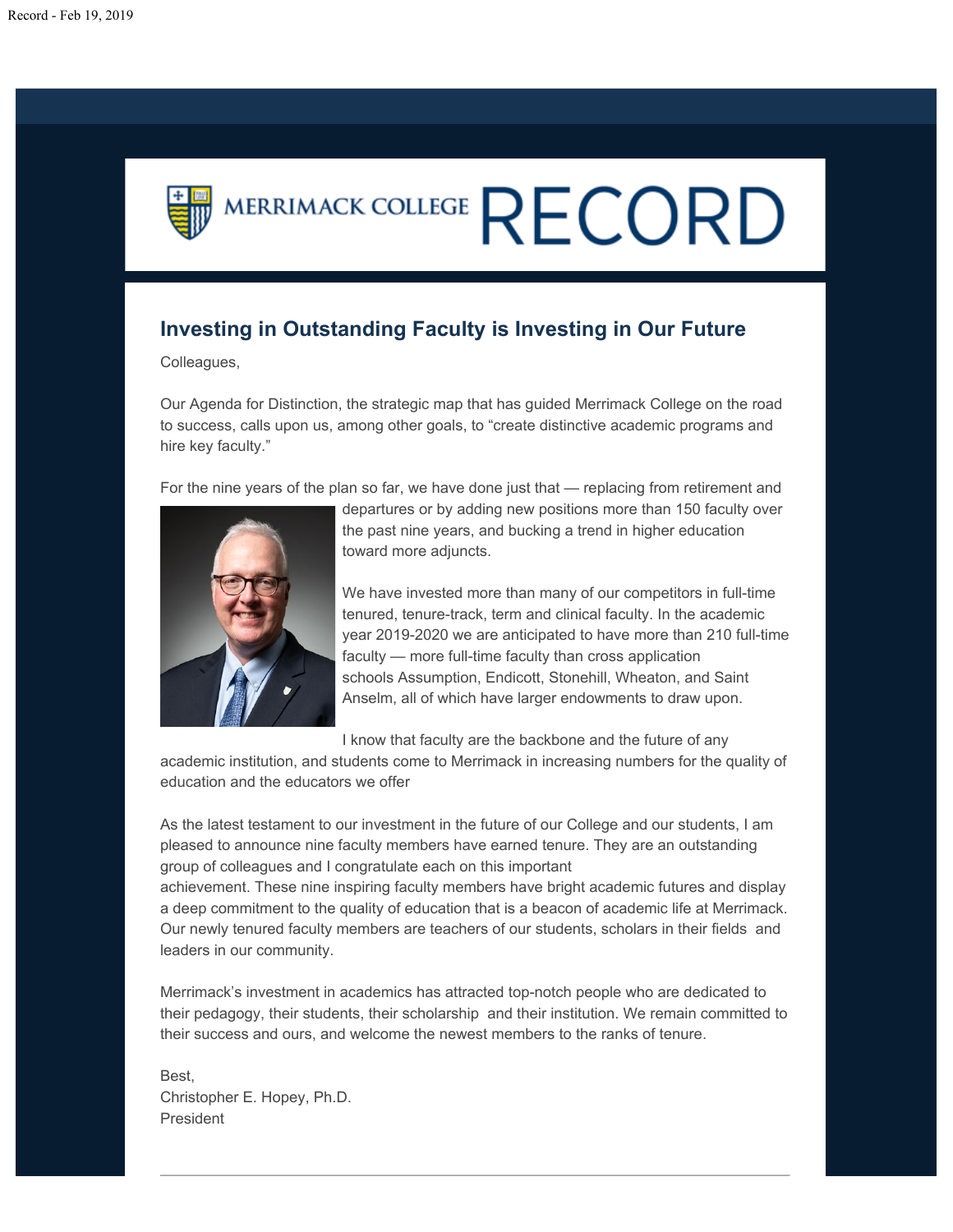# **Agenda for the Future Planning Process Under Way**

More than 200 faculty and staff have volunteered to serve on one of eight planning committees as part of Merrimack College's strategic planning process for 2020-2025.

The College has had great success over the past several years, which can be attributed to our wonderful community of faculty and staff and our ten-year strategic plan, the Agenda for Distinction*,* which began in 2010-2011. We have great momentum and all of us should take pride in our success.

There are three major milestones taking place in the next two years that warrant a new strategic plan: (1) our upcoming 10-year NECHE accreditation visit; (2) the culmination of our very successful strategic plan (2010-2020), the Agenda for Distinction; and (3) the completion of our \$50 million fundraising campaign Together for Good, which will end above its initial \$50 million goal in a few short months.

Anticipating these changes, we began a preliminary planning process in June 2018 that will now engage, over the next few months, many members of our community and a variety of stakeholders across our campus. Our goal is simple — to dream, imagine and plan for our futures together.

The next Merrimack College Strategic Plan (2020-2025), the Agenda for the Future, will build on the Agenda for Distinction and take Merrimack to the next level by helping the College to prioritize our next set of endeavors and help Merrimack reach its aspirations.

This planning process is also about the reality we face as an industry and profession. Over the past decade, the landscape we operate in — the finances, the students, the employers of our graduates, the public perception, the technology disruption, and the regulations we must adhere to have changed considerably - how we must operate, function and perform will change even more radically over the coming decade. We must prepare for that reality.

A significant part of that reality is what we see in the news every day. Several institutions in the Northeast have closed or merged, and it is clear that more will follow. This has caused confusion and pain for those students who can't finish their education, employees who have lost their jobs, and alumni whose degree is perceivably less valuable.

That very real emotion builds as other institutions face similar fates, and state leaders attempt to engage in various efforts to mitigate and minimize the impact of more closures to students, families and communities.

While this does not immediately impact Merrimack, we would be foolish to think our past success makes us immune. Merrimack is a great institution, but we are a highly tuition dependent, medium sized residential college with moderately higher student tuition discount rates that lacks a large endowment to financially protect us from the changes occurring in higher education. Without constant innovation and appreciation for a changing student needs and preferences, we can easily become less relevant and slip backwards.

Growing, diversifying and innovating our undergraduate majors and expanding enrollments to support our cost of attendance is crucial. Providing access, improving student diversity and lowering the net cost of our tuition is key for our future success and the changing demographics of New England. Expanding and growing graduate education so we are less dependent on undergraduate enrollments, going online and creating new ideas for research and philanthropic fundraising will be vital to our long-term financial and reputational future.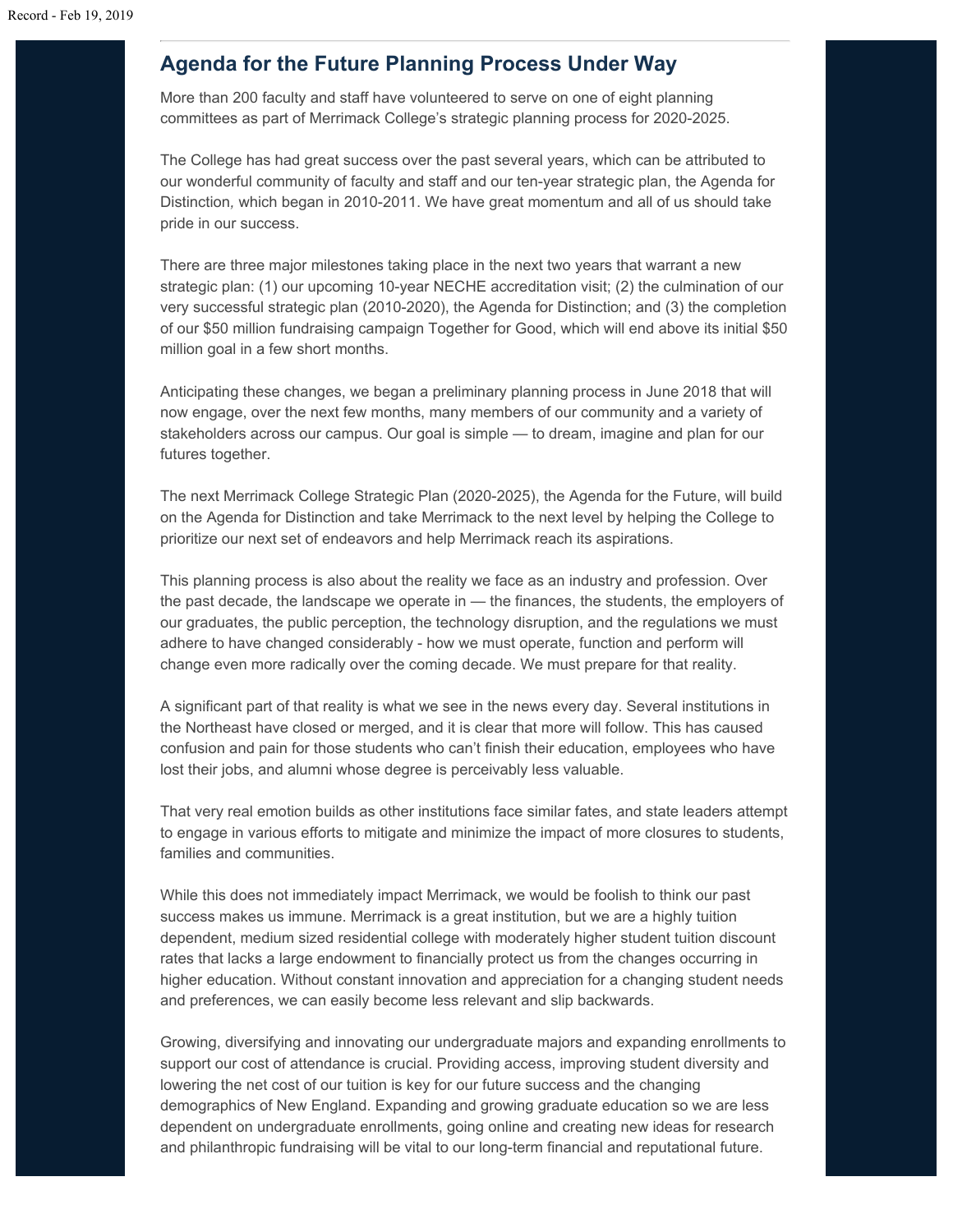Creating the resources to hire more faculty and key staff and improving our academic and student life facilities will be critical in delivering our high touch, high impact residential model of an undergraduate education. Setting clear priorities and focusing our limited resources will be imperative for our long-term reputational and financial success.

The importance of having a plan and challenging ourselves to grow and innovate has never been more important. Merrimack's future is very bright, but we cannot rest on our success - it is vital that we continue to plan for the bright future that we will have.

All materials will be posted to an Agenda for the Future section on MyMack. Please refer to this page in order to review committee charges, committee members, as well as times, dates and locations of meetings.

If you have any questions do not hesitate to contact the **[Office of the President](mailto:officeofthepresident@merrimack.edu)**, one of the committee chairs, the **[provost](mailto:officeoftheprovost@merrimack.edu)** or **[Bethany LoMonaco](mailto:lomonacob@merrimack.edu)**.

#### **Staff Forum Meeting Dates for Spring Semester**

In fall 2018, President Hopey announced the creation of the Staff Forum as a way to communicate important information about strategic plans and the future direction of Merrimack College, as well as provide staff the opportunity to ask the president questions about various College activities and share ideas with him.

Faculty and staff supervisors, at the Senior Leadership Team level and above, will not attend, so as to allow a free flow of questions and answers with the president or other senior leaders.

Department and unit heads are urged to make every effort to allow staff to attend the forum, consistent with maintaining operations and student services.

Here are the meetings for the remainder of the spring semester. Meetings are from 3 to 4 p.m. in the Executive Room, second floor of Crowe Hall.

- Tuesday, March 5
- Tuesday, April 2
- Tuesday, May 7

#### **Nine Faculty Members Promoted for 2018-2019**

Merrimack College has promoted a select group of outstanding faculty members effective Jan. 1, 2019. A reception to honor the newly promoted faculty will be held March 26.

Newly tenured faculty are:

**Cynthia Carlson**, promoted from assistant professor to tenured associate professor in civil engineering. Joined Merrimack in 2015. Earned her Ph.D. in natural resources and earth systems science from the University of New Hampshire. **Awards and honors include:** 2008 Senior Fellowship in the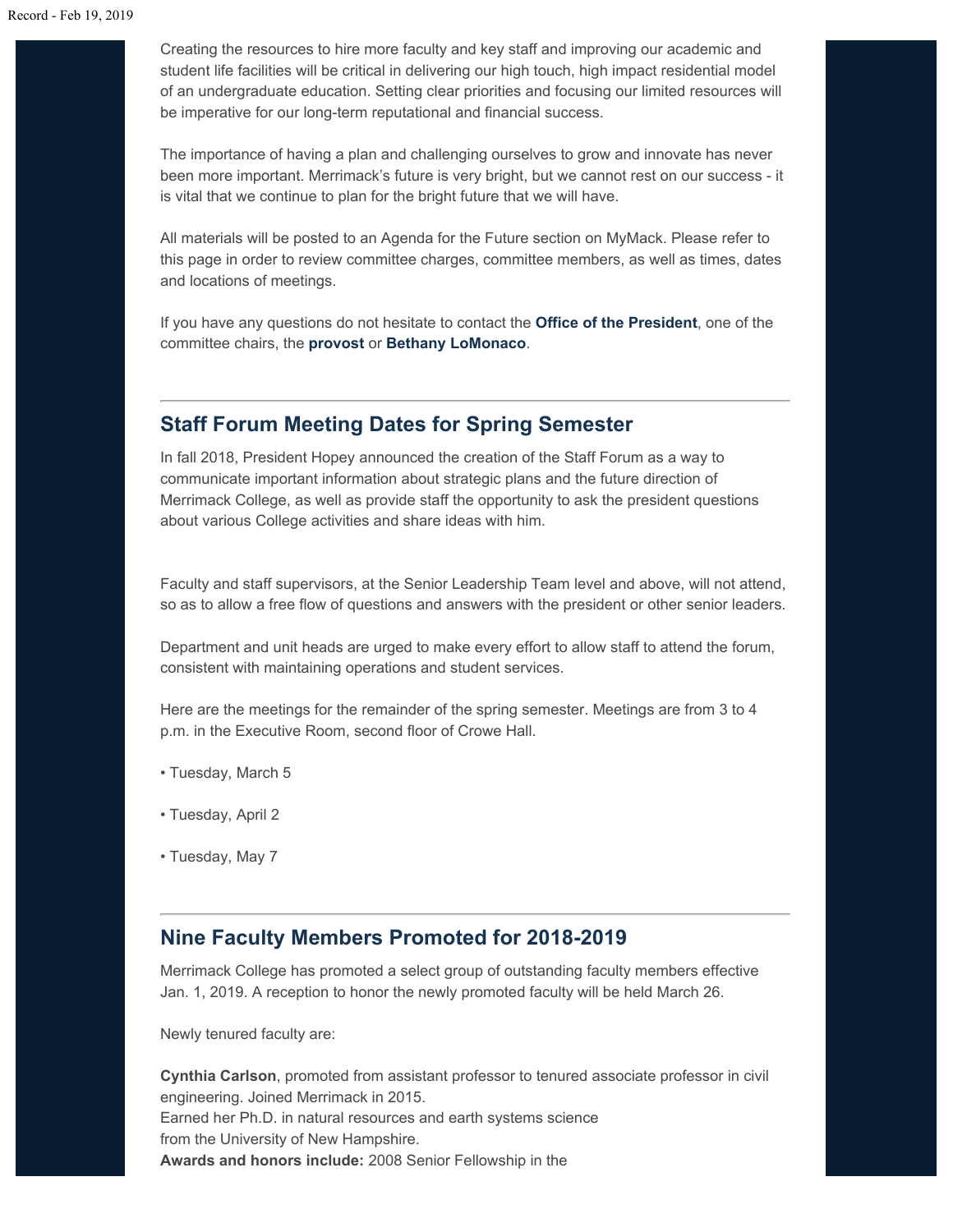Environmental Leadership Program, 2003 New Hampshire Young Engineer of the Year, from the N.H. Joint Engineering Board, 2001 EPA Individual Merit Award, from EPA Region 1.

**Favorite time of the academic year:** I think the second half of the spring semester. The weather is starting to improve, we can get outside with classes to look at some of the things we have been studying. I do a lot of field trips at that time of the year, and I'm planning summer research which is fun, too.

**Favorite campus event:** They are all fun.

**Favorite spot on campus:** Mendel Pond. I love its many phases throughout the year, and its many residents in the summer interesting bugs, fish, and birds.



**Unique campus feature:** Mendel Pond again. I love that little pond.

**Michael Corcoran**, promoted from assistant professor to tenured associate professor in public health and nutrition. Joined Merrimack College in 2013.



Earned his Ph.D. in cellular and molecular nutrition from Tufts University.

**Awards and honors:** Recipient of the National Research Service Award for Nutrition and Cardiovascular Disease and been the recipient of many grants.

**Favorite time of the academic year:** May, because it is the time of year the learning gains students have made are most apparent. **Favorite campus event:** Graduate Student Banquet for all health science master's students.

**Favorite spot on campus:** The exercise physiology lab because it's enjoyable to work with students as they apply what they just learned in a practical setting.

**Unique campus feature:** The warm, supportive and collaborative environment.

**Anne Flaherty**, from untenured associate professor to tenured associate professor and chair of the Department of Political Science, and associate director of the Master of Public Affairs Program. Joined Merrimack College in 2015.

Earned her Ph.D. in political science from Duke University.

**Favorite time of the academic year:** Convocation and

graduation. I enjoy the rituals of opening and closing and reflecting on our experience as a college.

**Favorite campus event:** Absolutely it's graduation and the accompanying ceremonies.

**Favorite spot on campus:** I do enjoy the Sanctuary by the fire in a cozy chair. I usually end up seeing someone I know there, whether student, staff, or faculty, so it feels very comfortable and communal.

**Unique campus feature:** I always love the pond by Mendel and do my best to walk across the bridge — that feels like a lovely, living piece of history.



**Laura Hsu**, promoted from assistant professor to tenured associate professor of human development and human services. Joined Merrimack College in 2012. Earned her Ed.D. from Harvard Graduate School of Education.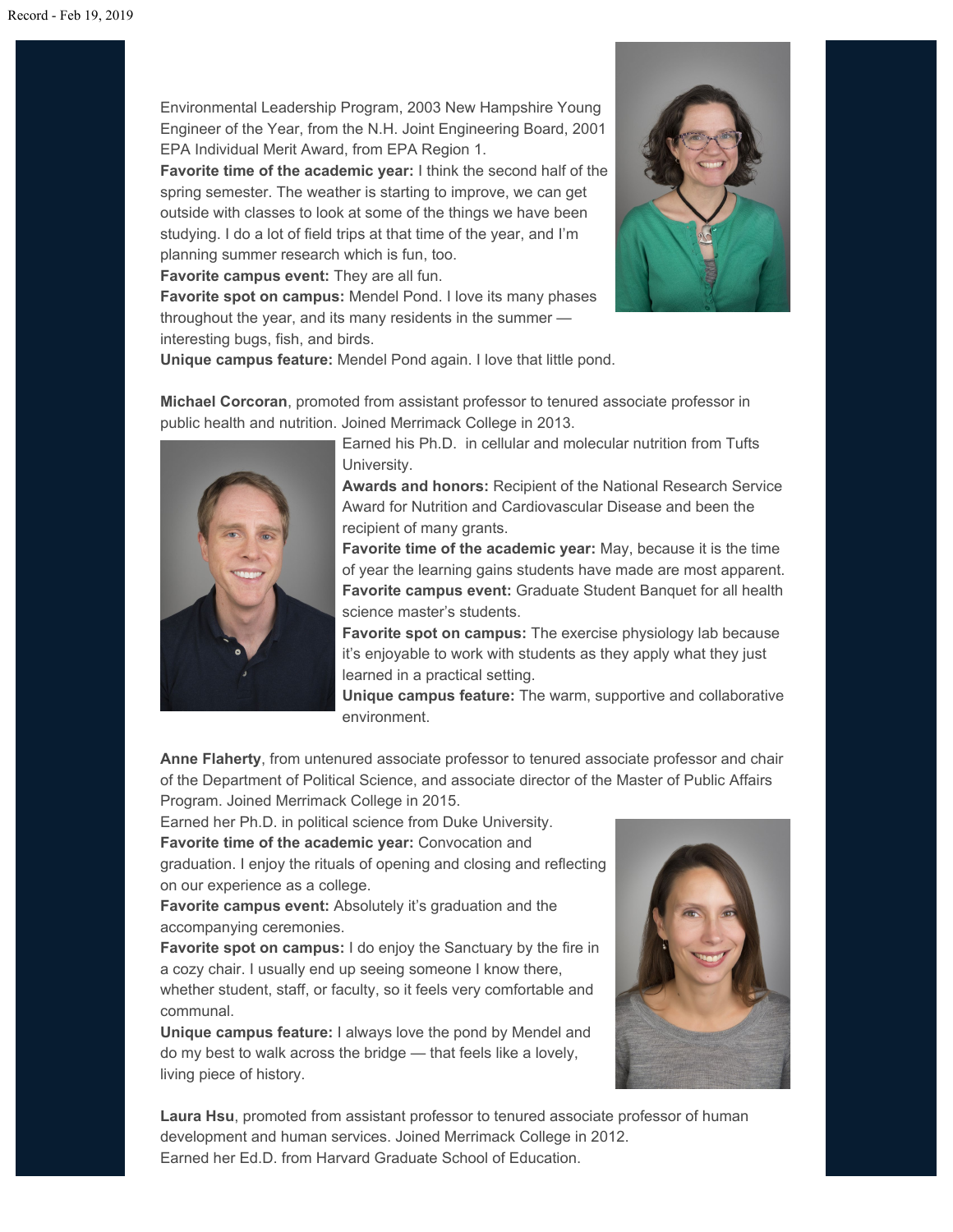

**Awards and honors:** Inducted into Omicron Delta Kappa, has delivered the annual Last Lecture.

**Favorite time of the academic year:** Fall, because everyone comes to campus renewed and ready to start the academic year afresh. The weather is still nice, and within a few weeks the leaves will turn and the campus will be its most beautiful.

**Favorite campus event:** Commencement, because I'm excited to see students that I have had since freshman year accomplish a major milestone in their personal and professional lives. And summer is around the corner, so a lot to look forward to. **Favorite spot on campus:** My office. I find comfort being there working productively and among my colleagues with whom I enjoy working.

Unique campus feature: Austin Hall, which used to be a dwelling

for Augustinians. There are still vestiges of that time, and I also love hearing the music and seeing the beautiful interior of the chapel as I'm walking to and from my office.

**Zachary Kissel**, promoted from assistant professor to tenured associate professor in computer science. Joined Merrimack College in 2011 as an adjunct, 2012 full time. Earned his Ph.D. from UMass Lowell.

**Favorite time of the academic year:** I like the fall for the trees on campus and spring for the opportunity to have class outside. **Favorite spot on campus:** Patio in front of the Sanctuary. It is a nice place to sit and do a little work and enjoy the nice weather. **Unique campus feature:** Friendly colleagues and students.



**Lisa Perks**, promoted from untenured associate professor to tenured associate professor in communication and media. Joined Merrimack College in 2015

Earned her Ph.D. from the University of Texas at Austin.



**Awards and honors**: Presented on two top paper panels at the National Communication Association Convention, received 2018- 2019 Faculty Development Grant

**Favorite time of the academic year:** I love the springtime. It's hard for everyone to get work done when the weather is nice but it's a very vibrant time of year. Campus feels very lively.

**Favorite campus event:** Relay for Live. I enjoy running with the faculty "Road Warriors" team each year and bringing my kids to the event in the evening.

**Favorite spot on campus:** I enjoy the labyrinth because it is surrounded by some of the earliest spring flowers.

**Unique campus feature:** I'm lucky to have a southwest-facing office window in Cushing. We get beautiful sunsets from here.

**Alison Russell**, promoted from assistant professor to tenured associate professor in political science Joined Merrimack College in 2014 Earned her Ph.D. from The Fletcher School of Law and Diplomacy at Tufts University. **Awards and honors:** Recipient of the 2018 Sidney D. Drell Award from the Intelligence and National Security Alliance; author of two books, including "Cyber Blockades" and "Strategic A2/AD in

Cyberspace."

**Favorite time of the academic year:** Spring is my favorite time because there is so much enthusiasm and energy on campus at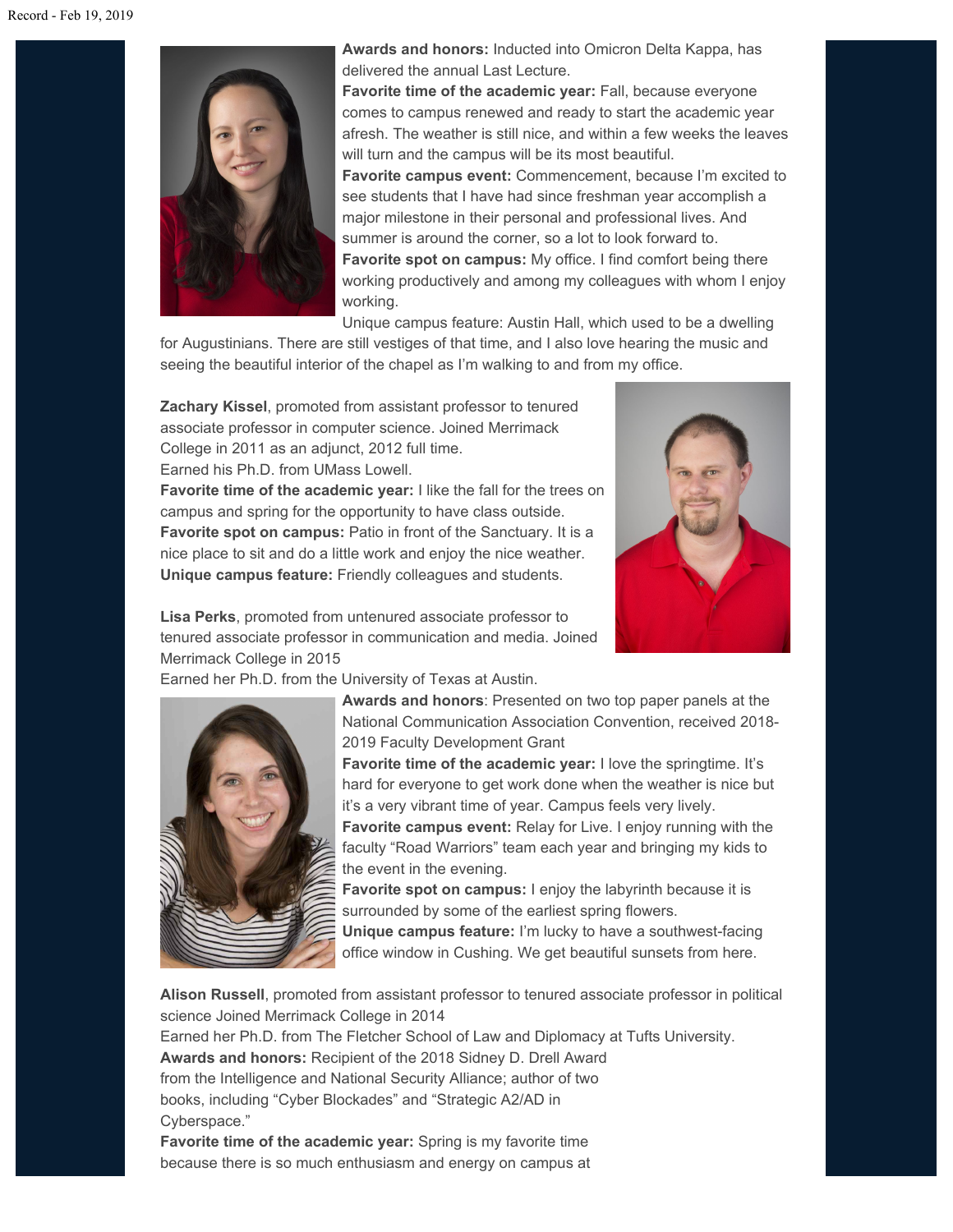#### that time of year.

**Favorite campus event:** Commencement is my favorite event because the whole community celebrates the achievements of the students and looks forward with great happiness to their future successes.

**Favorite spot on campus:** The Sanctuary. Comfortable chairs, cozy fireplace, good drinks . . . what's not to like?



**Unique campus feature:** The historic bridge over the reflecting

pool. I talk about it a lot in class as an example of constructivism, a theory of international relations that describes how society giving meaning and value to material objects and experiences. The value of the bridge is more than the cost of its physical materials because we, as a community, value its history and beauty.

**Andrew Tollison**, promoted from assistant professor to tenured associate professor of communication in communication and media. Joined Merrimack College in 2012



Earned his Ph.D. in communication studies with an emphasis in health communication from the University of Texas at Austin. **Awards and honors:** 2018 Anthony J. Sakowich Center for Undergraduate Research and Creative Activities (SCURA) grant recipient with co-investigator Lisa Perks for the project "Coping Through the Cancer Diagnosis Process," 2017 Top Paper Award from the Southern States Communication Association Annual Conference Interpersonal Communication Division.

**Favorite time of the academic year:** I genuinely love the opening of the academic year. It is fun to welcome the new students to campus, and the anticipation that comes with each new academic year is exciting. Plus, each academic year is unique so it is never the same thing.

**Favorite campus event:** It can be bittersweet, but graduation is

one of my favorite campus events to attend. It is great to be able to celebrate with students and their families, as we have developed relationships with our students over their four years on campus. And knowing they are stepping off campus ready for their next steps is rewarding. **Favorite spot on campus:** The Sanctuary Coffeehouse, especially during the winter months when the fireplace is going. It is a warm, inviting, and relaxing space. Plus, it offers caffeine, which plays a significant role in my diet.

**Unique campus feature:** Not a lot of people know about it but I enjoy the community garden off Rock Ridge Road. When the weather is nice, it is relaxing to take a quick walk over to the garden from Cushing Hall. I feel the garden is a unique feature to our campus.

**Nancy Wynn,** promoted from untenured associate professor to tenured associate professor in visual and performing arts. Joined Merrimack College in 2015. Earned her M.F.A. from the University of Hartford's Hartford Art School. **Awards and honors:** The upcoming Design Incubation Colloquia at Merrimack College, the FATE Conference coming up, numerous academic publications, and exhibits at the Clare Gallery in Hartford, Conn. **Favorite time of the academic year:** I have two. The beginning

of the academic year and the end of the academic year. The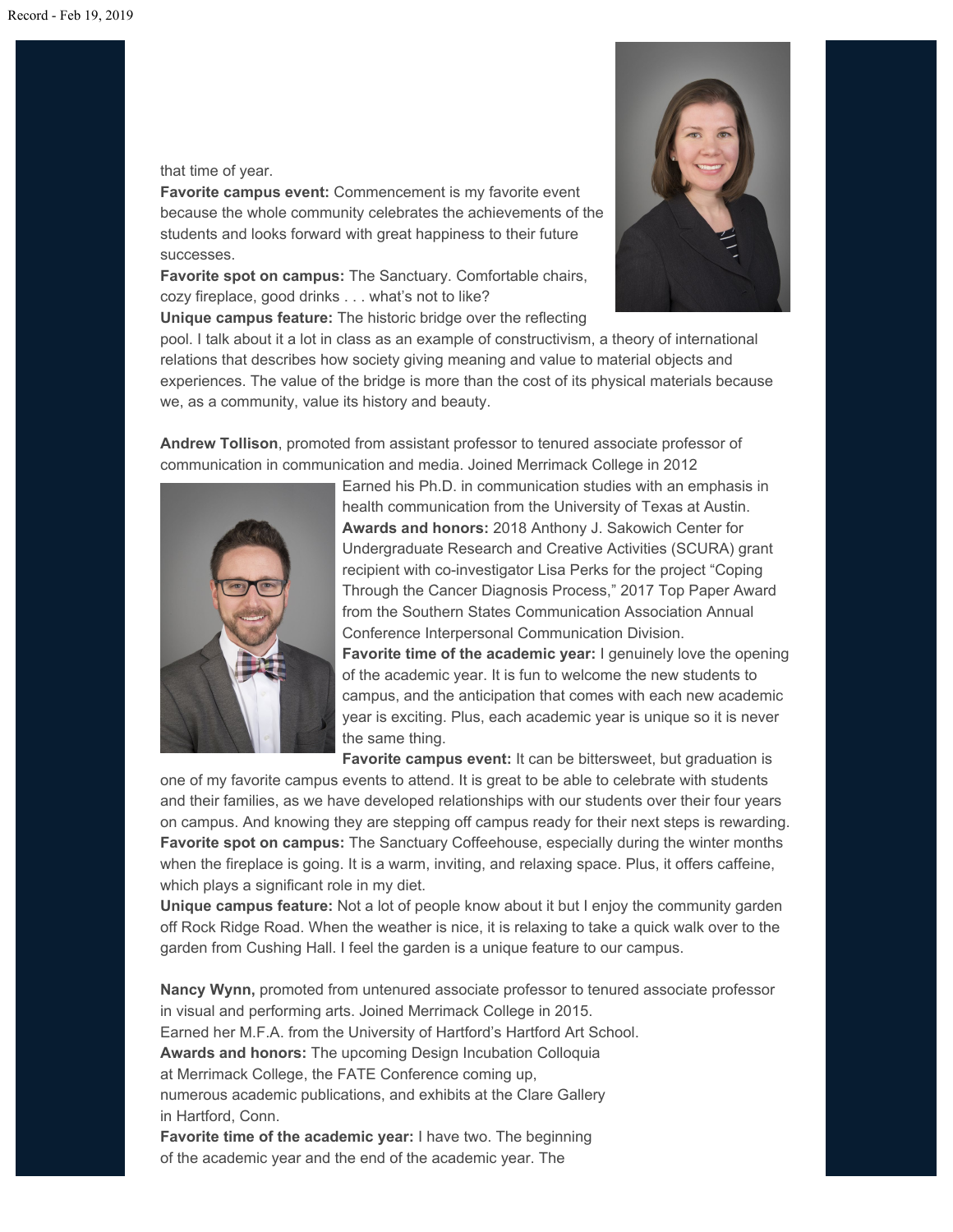beginning is the time of the year that is filled with new energy, questions, and promise. My students, in the graphic design program, share all sorts of stories of their summer experiences. We also talk about what they want to accomplish in the next year. They are simultaneously excited and anxious. I enjoy working "it all out" with them. I enjoy the end of the academic year, too. There is the student exhibition in the McCoy Gallery. This exhibition showcases student work of all levels, though senior work is



highlighted. I love watching the senior students' talk about their work and confidence. They worked very hard to get there. They share it with their family and friends. Lots of smiles and laughs.

**Favorite campus event:** Again, I have two. Admitted Student Day and graduation. It is that coming and going experience thing again.

**Favorite spot on campus:** The Mac Lab and Studio Room in the VPA department. It might be selfish, but I love seeing students work on their projects creatively and with their peers. The energy is great.

**Unique campus feature:** There are many beautiful landscape features, but the feature I am thinking about is more abstract. It is the freedom to work with other professors on new ideas for courses, interdisciplinary projects, programs, events. The freedom to try new ideas out to go for it — feeling supported at all levels. Academia can be a difficult landscape to navigate. This campus, with its support and collegiality is refreshing. It energizes me to think of new ideas all the time.

## **Background Check Policy**

**Employees and hiring managers should familiarize themselves with the human resources policy on criminal background checks, which apply to all new employees and volunteers as well as those changing positions at the College. The policy, posted at the Human Resources site on MyMack, requires a background check for all newly hired full- or part-time employees as well as volunteers, following the offer of employment.**

**Staff who live on campus, as well as those with significant access to financial assets of the College, will be subject to an enhanced background check as well as regular checks during the course of their employment. Those who operate machinery or vehicles will be subject to a check of their safe driving records.**

## **Coming up**

**Feb. 20 — Noon, Lunch and Winter Book Discussion: iGen, Dr. Jean M. Twenge, Room B-2, Sulllvan Hall**

**Feb. 21-23 — 7:30 p.m., "Silent Sky," directed by Kathleen Sills, Rogers Center for the Arts**

**Feb. 26 — 4 p.m., Faculty readers Emma Duffy-Comparone and Joe Vogel, Writers House**